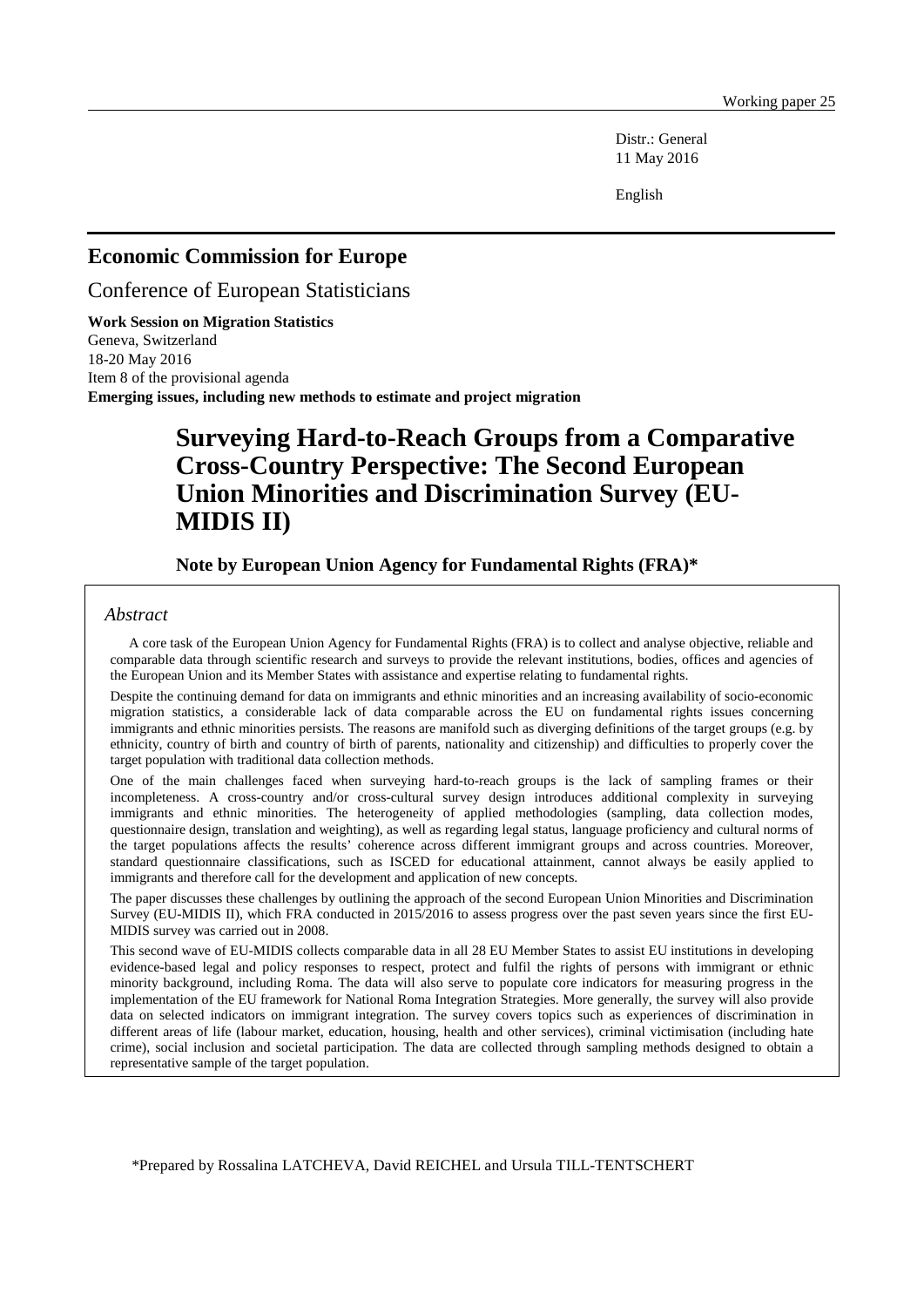# **I. FRA's fundamental rights-based approach to data collection and analysis**

1. The European Union Agency for Fundamental Rights (FRA) was established by Council Regulation No.  $168/2007<sup>1</sup>$  $168/2007<sup>1</sup>$  in 2007. FRA's mandate is to provide the relevant institutions, bodies, offices, and agencies of the EU and its Member States with independent, evidence-based assistance and expertise relating to fundamental rights. Data collection (including comparative data collection in the form of survey research) on the situation of fundamental rights in the EU provides the basis for the Agency's assistance and expertise.

2. To monitor progress in the implementation of fundamental rights standards and to evaluate results on the ground, FRA applies the conceptual and methodological framework the Office of the High Commissioner for Human Rights (OHCHR) developed.[2](#page-1-1) This framework translates human rights norms and principles into contextually relevant indicators and benchmarks for measuring human rights implementation at country level. The OHCHR indicator framework differentiates between structure, process and outcome indicators. *Structural indicators* reflect the ratification and adoption of legal instruments and the existence as well as the creation of basic institutional mechanisms deemed necessary for the promotion and protection of human rights. *Process indicators* are particularly important as they inform policymakers about possible gaps or deficits at the implementation level, so they can help in assessing how successful duty bearers have been in transforming their commitments into concrete measures and policies. Some common process indicators are, for example: indicators based on budget allocations, coverage of targeted population groups under public programmes, human rights complaints received and the proportion redressed. *Outcome indicators* capture individual and collective attainments that reflect the state of enjoyment of human rights in a given context. Grounded in rights holders' experiences, they show the result of all efforts and achievements with respect to the enjoyment of rights in practice.

3. Building on the structure-process-outcome (SPO) model, FRA has identified various factors that prevent more effective implementation of legal provisions and other mechanisms designed to improve protection against discrimination. For example, FRA collects existing official data related to racism, xenophobia and related intolerance in the field of racist and related hate crimes and has consistently shown that not all Member States collect and/or publish comprehensive official data on manifestations of such incidents. The reasons for this situation are complex and reflect, among other things, the cultural and historical response to 'racist' and related crimes at the individual country level. Where such data have been collected, divergent legal definitions that have determined the scope of data collection,

<span id="page-1-0"></span><sup>&</sup>lt;sup>1</sup>Council Regulation (EC) No. 168/2007 of 15 February 2007 establishing a European Union Agency for Fundamental Rights

<span id="page-1-1"></span><sup>2</sup> OHCHR (2012): Human Rights Indicators. A Guide to Measurement and Implementation, available at:<http://www.refworld.org/docid/51a739694.html> ; see also the KNOMAD 2015 Working paper No5 Human Rights Indicators for Migrants and their Families, available at:

[http://www.ohchr.org/Documents/Issues/Migration/Indicators/WP5\\_en.pdf.](http://www.ohchr.org/Documents/Issues/Migration/Indicators/WP5_en.pdf)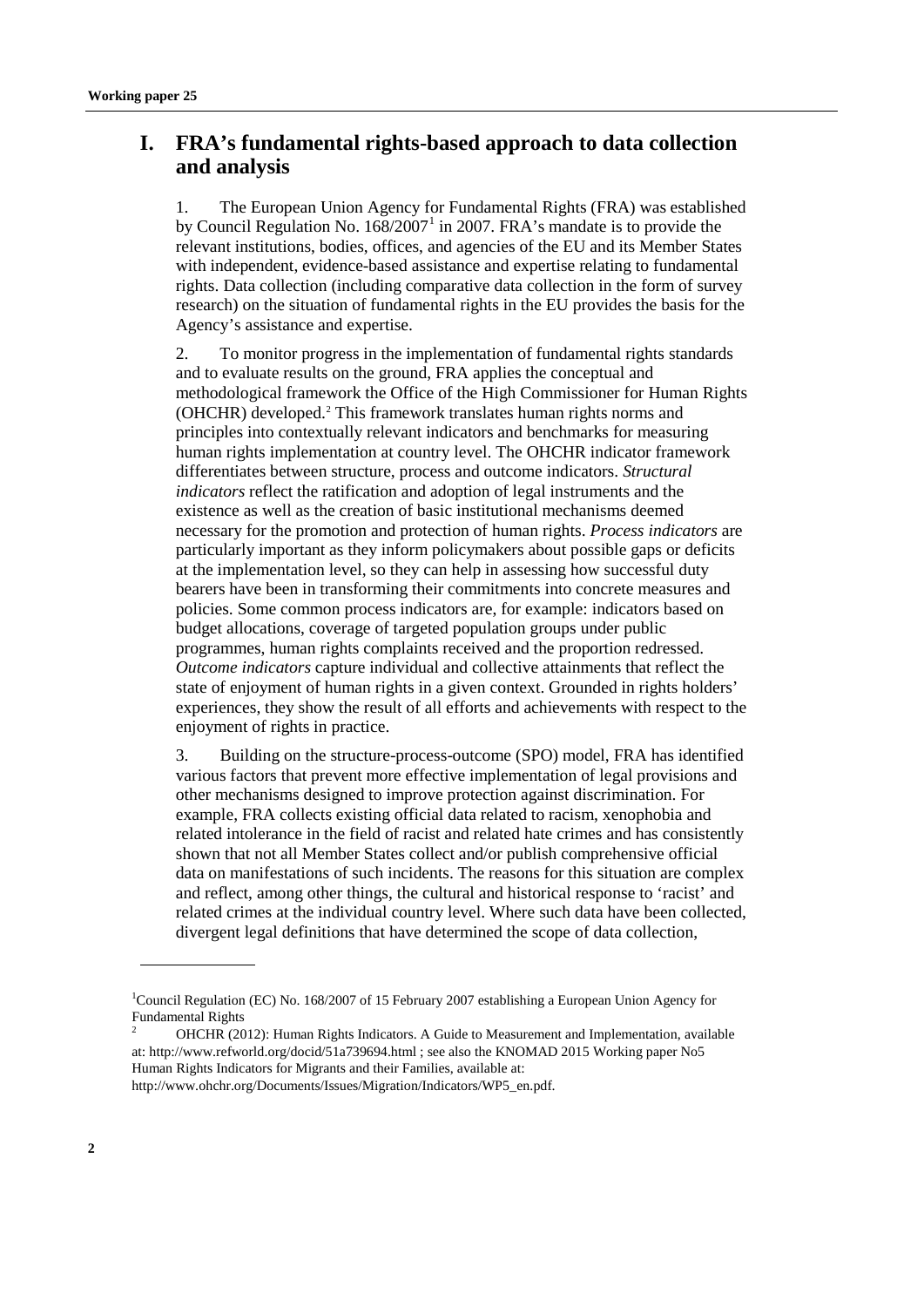alongside the end-purpose for which data are intended, and diverse methodologies for data collection all have served to impede direct comparisons. To help address this situation, FRA will continue to support the European Commission and the EU Member States in their ongoing work in the field of combating racism, xenophobia and related intolerance. To this end, on 28 April 2016 FRA launched an online compendium of good practices in combating hate crime.

4. To make up for the absence of official data and to document the situation on manifestations of discrimination, racism and related intolerance more generally (beyond the specific field of hate crime), FRA launched several projects: for example, the first European Union Minorities and Discrimination survey (EU-MIDIS) in 2008; [3](#page-2-0) the survey on experiences of discrimination among the Roma population in 2011; the survey of Jewish populations on antisemitism in 2012; the survey on experiences of discrimination of LGBT persons in 2012; and the EUwide survey on gender-based violence against women in 2012. The design and scope of each survey are discussed through stakeholder and expert consultations, and in dedicated meetings at various stages of survey implementation.

5. The Agency undertakes scientific research and data collection on selected population groups in line with EU policy priorities where FRA research would have an added-value. FRA's rights-based approach to data collection and its expertise in comparative EU-wide survey design enriches methodological developments in the sense that Europe's increasingly diverse populations<sup>[4](#page-2-1)</sup> present a challenge to traditional survey research. This calls for the development and adoption of survey methods that capture the experiences of persons belonging to vulnerable groups, including those categorised as 'hard-to-reach', and which are primarily surveyed by FRA.

6. OHCHR has repeatedly noted the need for a human rights-based approach to data collection and disaggregation. In response to the 2030 Agenda for Sustainable Development (2030 Agenda) and its Sustainable Developments Goals (SDGs)<sup>[5](#page-2-2)</sup> adopted by Heads of State and Government at the United Nations Summit in September 2015 (A/RES/70/1), the OHCHR in 2015-2016 prepared a general guidance note on data collection and disaggregation providing elements for common understanding of the Human Rights-Based Approach to Data (HRBAD)<sup>[6](#page-2-3)</sup>. The guidance note specifically refers to Target 17.18 of the SDGs, which requests states to increase significantly the availability of high-quality, timely and reliable data disaggregated by *income, gender, age, race, ethnicity, migratory status, disability, geographic location and other characteristics relevant in national contexts*. However, data collection and data disaggregation is not seen as a norm or value-free endeavour but as an exercise that has to uphold human rights. The

<span id="page-2-1"></span><span id="page-2-0"></span><sup>3</sup> [http://fra.europa.eu/en/project/2011/eu-midis-european-union-minorities-and-discrimination-survey-](http://fra.europa.eu/en/project/2011/eu-midis-european-union-minorities-and-discrimination-survey)midis <sup>4</sup> European Commission (2011): Demography Report 2010. Older, more numerous and diverse Europeans. Luxembourg. Available at: http://ec.europa.eu/social/BlobServlet?docId=6688&langId=en, cited 16 July 2014.

<span id="page-2-2"></span><sup>&</sup>lt;sup>5</sup> Available at: [https://sustainabledevelopment.un.org/topics/sustainabledevelopmentgoals.](https://sustainabledevelopment.un.org/topics/sustainabledevelopmentgoals)

<span id="page-2-3"></span><sup>6</sup> OHCHR (2016): A Human Rights Based Approach to Data. Leaving No One Behind in the 2030 Development Agenda. Guidance Note to Data Collection and Disaggregation. Available at: <http://www.ohchr.org/Documents/Issues/HRIndicators/GuidanceNoteonApproachtoData.pdf>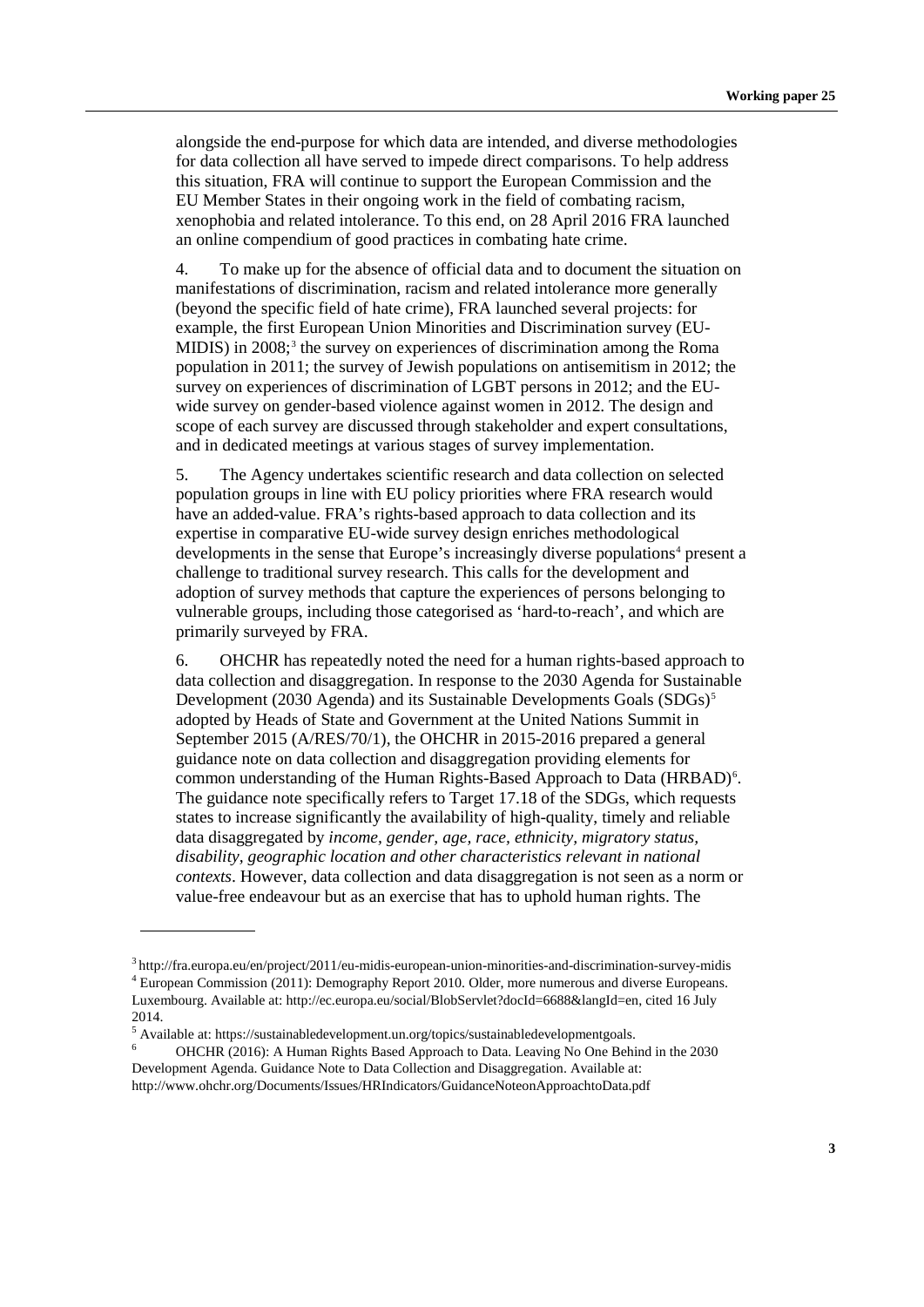OHCHR preliminary set of principles and recommendations takes account of five thematic areas that are perceived as central to a human rights-based approach, which FRA incorporates in its work: *participation*, *data disaggregation and collection by population group*, *self-identification, transparency, privacy and accountability*.

7. The principle of *participation* in the context of HRBAD[7](#page-3-0) demands data collection practices that include means for free, active and meaningful participation of relevant stakeholders, in particular those belonging to marginalised groups, which would enhance the relevance and reliability of collected data and compiled indicators. The *data disaggregation and collection by population group* requires a comparison of different population groups and helps to reveal and assess the extent of possible inequality and discrimination by moving away from the focus of traditional data collection and analysis of national averages masking underlying disparities. This enables States to meet their obligation to collect and publish data disaggregated by grounds of discrimination recognized in international human rights law such as sex, age, ethnicity, migration or displacement status, disability, religion, civil status, income, sexual orientation and gender identity. The principle of *self-identification* refers to the respect and protection of personal identity as central to human dignity and human rights and stresses that data collection exercises should not create or reinforce existing discrimination, bias or stereotypes exercised against population groups, including denying their identity(ies). Therefore, any categories of identity should be developed through a participatory approach. All questions on personal identity, whether in surveys or administrative data, should allow for free response as well as multiple identities. In some contexts, applying the principle of self-identification may involve including categories of identity beyond those currently listed in international treaties. The principle of *transparency* refers to the right to information as a fundamental attribute of the freedom of expression and the one of *privacy* is closely linked with selfidentification and personal identity issues; noting here that when advocating data transparency, the fundamental right to data protection guaranteed through Article 8 of the EU Charter of Fundamental Rights and relevant EU and national legislation is an essential consideration in data collection – for example, with respect to the possibility to identify an individual when datasets are released in the public domain without sufficient data protection safeguards. *Accountability* is central to a human rights-based approach and in the context of the HRBAD it refers to 'data collection for accountability' as well as 'accountability in data collection', which is best served through the availability of independent statistics, free from political interference.

<span id="page-3-0"></span><sup>7</sup> The following paragraph summarises the five principles of the HRBAD note. For more details see OHCHR (2016): A Human Rights Based Approach to Data. Leaving No One Behind in the 2030 Development Agenda. Guidance Note to Data Collection and Disaggregation. Available at: <http://www.ohchr.org/Documents/Issues/HRIndicators/GuidanceNoteonApproachtoData.pdf>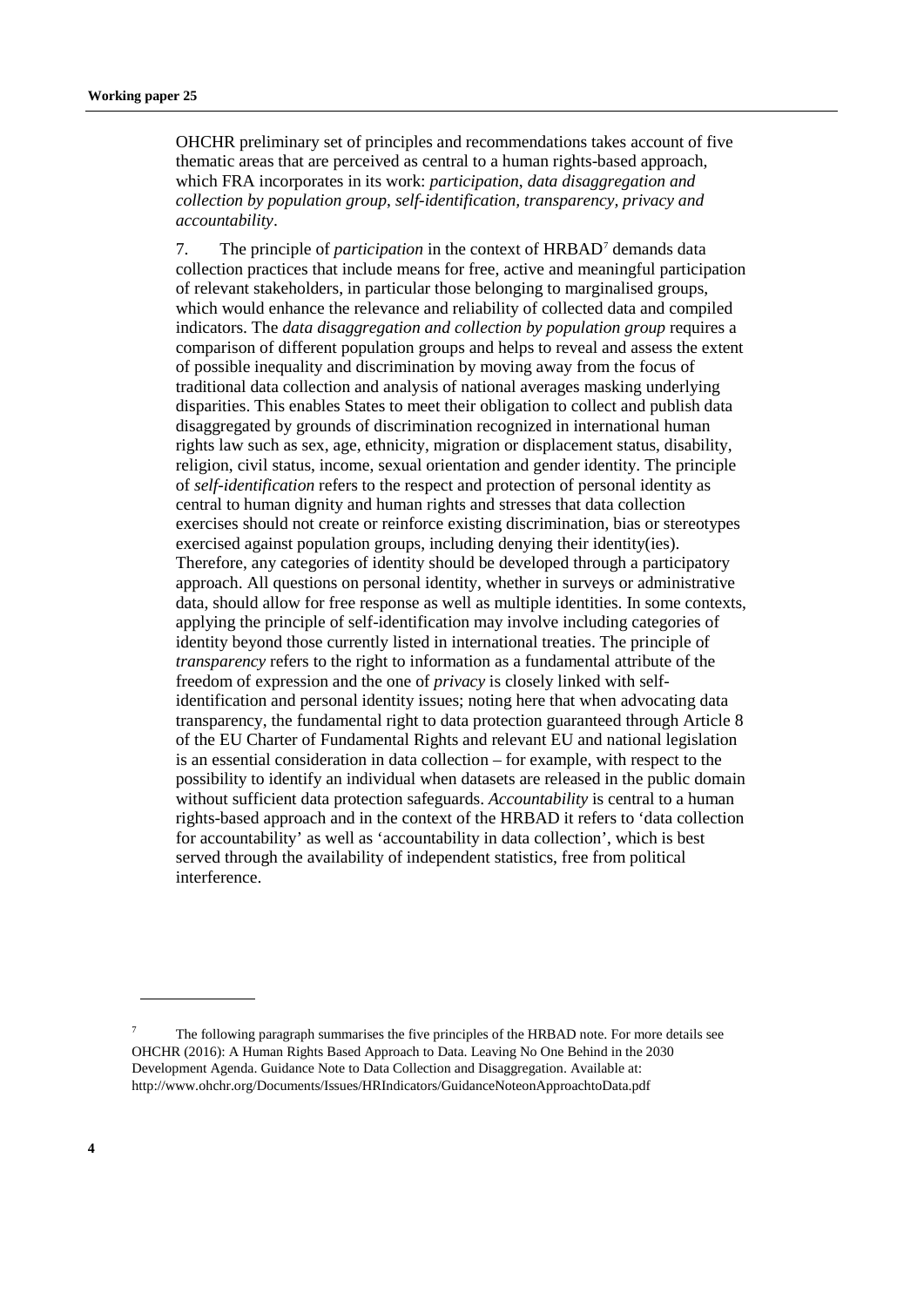### **A. Need for comprehensive and comparable data on equality and nondiscrimination in the EU**

8. According to the Treaty of the European Union (EU) and the Treaty on the Functioning of the European Union, the EU is founded on the values of respect for human dignity, freedom, democracy, equality, the rule of law and respect for human rights, including the rights of persons belonging to minorities. The Union through its policies shall combat social exclusion and discrimination, and shall promote social justice and protection, equality between women and men, solidarity between generations and protection of the rights of the child.

9. Discrimination on grounds of racial or ethnic origin attracted increasing attention from the EU institutions since the 1990s resulting in several legal and policy measures, including Council Directive  $2000/43$ /EC of 29 June  $2000^8$  $2000^8$  - the so-called Racial Equality Directive - to combat discrimination and give effect to the principle of equal treatment in the areas of employment, education, social protection, including social security and health care, and services, including housing. This directive has brought about the introduction of new or the strengthening of existing equality regimes in the EU Member States. It operates alongside the Employment Equality Directive<sup>[9](#page-4-1)</sup>, which prohibits discrimination on the grounds of religion or belief, disability, age or sexual orientation in the areas of employment and occupation, and the Gender Equality Directive and the Gender Equality Directive on Goods and Services which prohibit discrimination on the grounds of sex.[10](#page-4-2)

10. Article 17 of the Racial Equality Directive requires Member States to communicate every five years to the European Commission all the information necessary for the Commission to draw up a report for the European Parliament and the Council on the application of this directive. In doing so the European Commission shall take into account the views of FRA.<sup>[11](#page-4-3)</sup> Since the adoption of the Racial Equality Directive, research and analysis on racism and xenophobia conducted by the Agency (as  $EUMC<sup>12</sup>$  $EUMC<sup>12</sup>$  $EUMC<sup>12</sup>$  and later FRA) included reporting on

<span id="page-4-0"></span><sup>8</sup> Council Directive 2000/43/EC implementing the principle of equal treatment between persons irrespective of racial or ethnic origin (OJ. L 180, 19 July 2000, pp.22-26). Available at: [http://eurlex.europa.eu/LexUriServ/LexUriServ.do?uri=OJ:L:2000:180:0022:0026:EN:PDF.](http://eurlex.europa.eu/LexUriServ/LexUriServ.do?uri=OJ:L:2000:180:0022:0026:EN:PDF)

<span id="page-4-1"></span><sup>9</sup> Council Directive 2000/78/EC establishing a general framework for equal treatment in employment and occupation (OJ. L 303, 2 December 2000, pp.16-22). Available at: [http://eur-lex.europa.eu/legal-](http://eur-lex.europa.eu/legal-content/EN/TXT/PDF/?uri=CELEX:32000L0078&from=EN)

<span id="page-4-2"></span>Council Directive 2004/113/EC implementing the principle of equal treatment between men and women in the access to and supply of goods and services (OJ. L 373, 21 December 2004, pp.37-43). Available at[: http://eur-lex.europa.eu/LexUriServ/LexUriServ.do?uri=OJ:L:2004:373:0037:0043:EN:PDF;](http://eur-lex.europa.eu/LexUriServ/LexUriServ.do?uri=OJ:L:2004:373:0037:0043:EN:PDF)  Council Directive 2006/54/EC on the on the implementation of the principle of equal opportunities and equal treatment of men and women in matters of employment and occupation (recast) (OJ. L 204, 26 July 2006, pp.23-36). Available at:

[http://eurlex.europa.eu/LexUriServ/LexUriServ.do?uri=OJ:L:2006:204:0023:0036:EN:PDF.](http://eurlex.europa.eu/LexUriServ/LexUriServ.do?uri=OJ:L:2006:204:0023:0036:EN:PDF)

<span id="page-4-3"></span><sup>&</sup>lt;sup>11</sup> Article 17(2) of the Council Directive 2000/43/EC implementing the principle of equal treatment between persons irrespective of racial or ethnic origin (OJ. L 180, 19 July 2000, pp.22-26). Available at: [http://eurlex.europa.eu/LexUriServ/LexUriServ.do?uri=OJ:L:2000:180:0022:0026:EN:PDF.](http://eurlex.europa.eu/LexUriServ/LexUriServ.do?uri=OJ:L:2000:180:0022:0026:EN:PDF)

<span id="page-4-4"></span> $12$  EUMC was the predecessor of the FRA and was established in 1997. In 2007, the FRA succeeded the EUMC, with a broader mandate and range of tasks covering human rights more generally.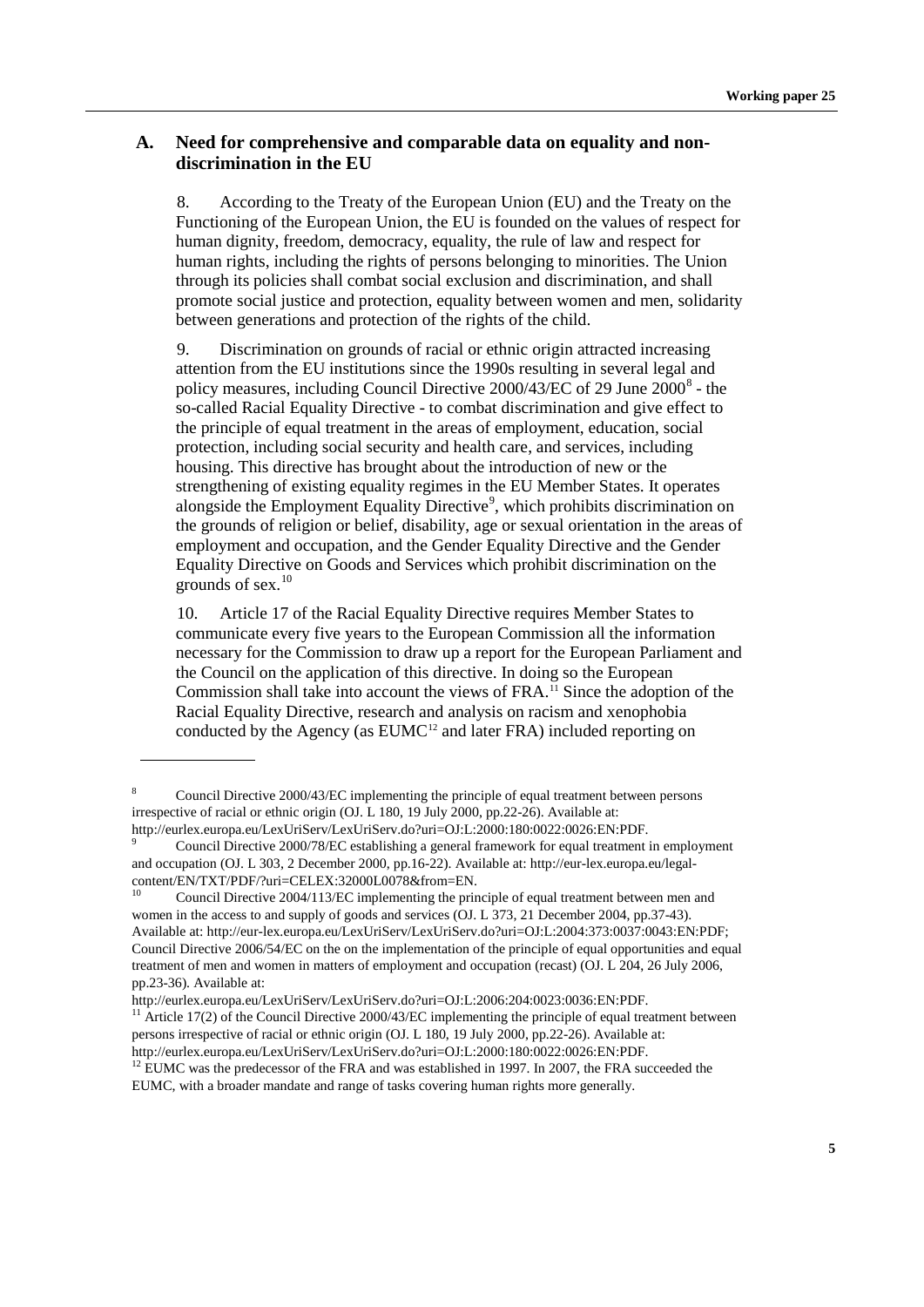measures and practices of the Member States in pursuance of their obligations under this instrument and their outcomes in terms of the impact they have on people's lives.

11. Drawing on a body of qualitative, quantitative and legal research and analysis in the area of discrimination spanning over 15 years, FRA has built up a significant range of studies covering various population groups in diverse contexts. Several FRA reports and opinions have shown that although significant progress has been made by both public and private entities towards the realisation of equality, numerous challenges remain to be overcome. The results of the first European Union Minorities and Discrimination Survey (EU-MIDIS)<sup>[13](#page-5-0)</sup> and the Agency's Opinion on the situation of equality in the EU 10 years on from initial implementation of the equality directives $14$  showed that despite a legislative package that put the EU at the forefront of legislative commitment against discrimination, it continues to be part of the daily experiences of many Europeans, in particular of those belonging to ethnic minorities, such as Roma, immigrants and their descendants.

#### **1. Roma**

12. The Agency's work has identified Roma<sup>[15](#page-5-2)</sup> as among the most vulnerable to numerous human rights violations in the EU. Alongside results from the first EU-MIDIS survey (2008) and the FRA Roma survey 2011, the Agency has produced a series of reports on the situation of Roma in key areas where they are experiencing fundamental rights abuses. These reports find that large numbers of Roma frequently have no formal employment, live in precarious circumstances, and are often educated in segregated settings. Since 2011 the EU and Member States intensified their efforts to improve the social inclusion of Roma in more consolidated and coordinated way. The European Commission developed an EU Framework to guide national Roma integration strategies in April 2011 and the Council provided in December 2013 detailed recommendations for enhancing the effectiveness of national measures. In parallel, the legal framework for the European Structural and Investment Funds of €454 billion for 2014-20, the EU's main investment policy tool included for the first time a specific ex-ante conditionality that must be fulfilled for allocating funds under the thematic Objective on social inclusion and poverty. There is increasing awareness among

<span id="page-5-0"></span><sup>&</sup>lt;sup>13</sup> The results of EU-MIDIS were published in the period 2009–2012 and are available at [http://fra.europa.eu/eu-midis.](http://fra.europa.eu/eu-midis) The publications include the Main Results Report (2009), the Questionnaire and Technical Report (available at[: http://fra.europa.eu/sites/default/files/eu-midis\\_questionnaire.pdf](http://fra.europa.eu/sites/default/files/eu-midis_questionnaire.pdf) and [http://fra.europa.eu/sites/default/files/eu-midis\\_technical\\_report.pdf\)](http://fra.europa.eu/sites/default/files/eu-midis_technical_report.pdf), accompanied by a series of Data in Focus reports that concentrate on specific survey findings in relation to particular groups and issues. <sup>14</sup> FRA, (2013), Opinion of the European Union Agency for Fundamental Rights on the situation of equality in the EU 10 years on from initial implementation of the equality directives. Available at:

<span id="page-5-1"></span>[http://fra.europa.eu/sites/default/files/fra-2013-opinion-eu-equality-directives\\_en.pdf.](http://fra.europa.eu/sites/default/files/fra-2013-opinion-eu-equality-directives_en.pdf)

<span id="page-5-2"></span><sup>&</sup>lt;sup>15</sup> The term "Roma" is used – similarly to other political documents of the European Parliament and the European Council – as an umbrella which includes groups of people who have more or less similar cultural characteristics, such as Sinti, Travellers, Kalé, Gens du voyage, etc. whether sedentary or not; around 80% of Roma are estimated to be sedentary (SEC(2010)400).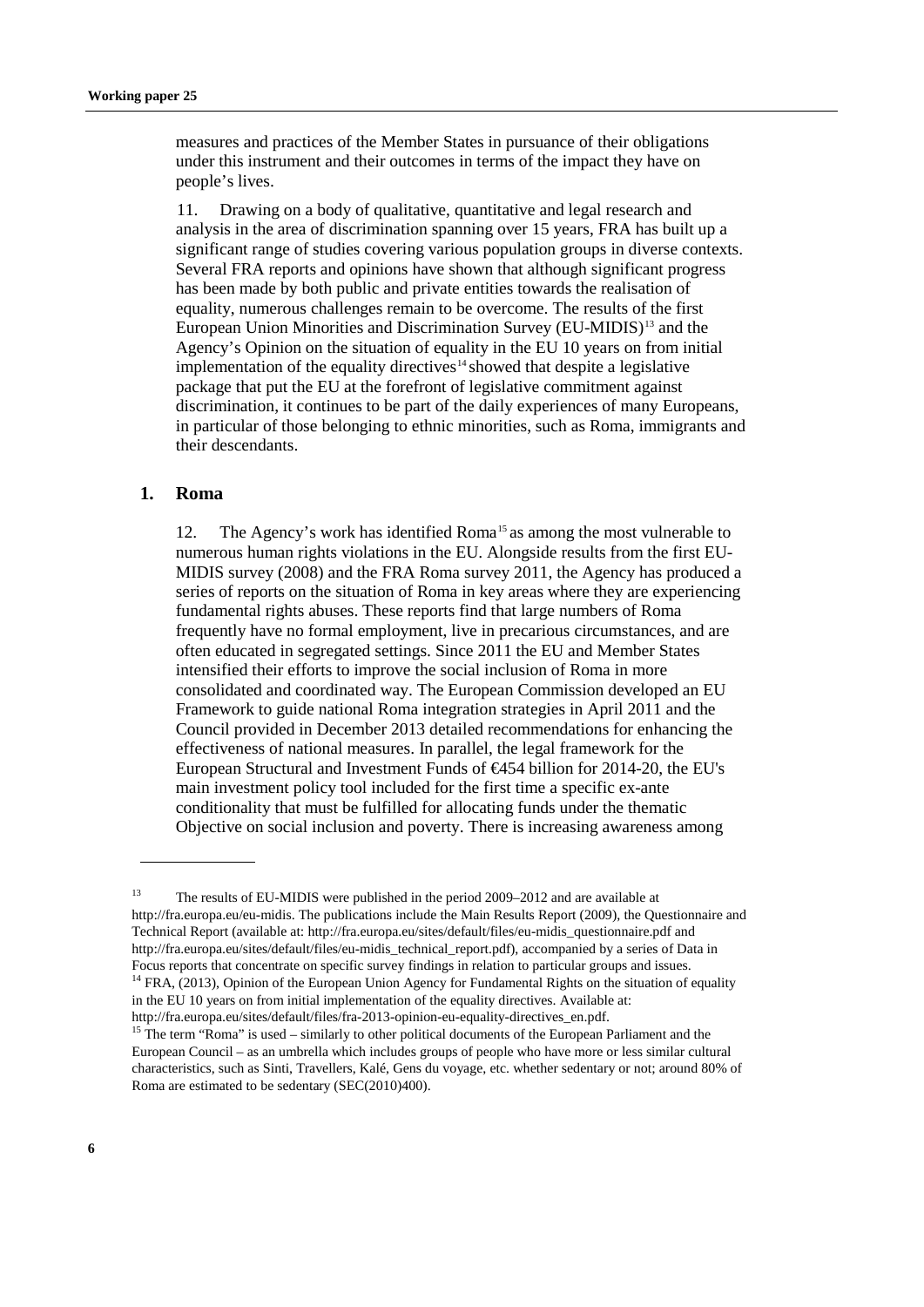the EU institutions and relevant stakeholders in individual Member States of the need for robust data to underpin these policies and investments that aim to improve the situation and integration of Roma. In December 2013 the EU Parliament urged Member States "to produce disaggregated data with the assistance of FRA and to develop, in cooperation with the Commission, the baseline indicators and measureable targets that are essential for a robust monitoring system in order to ensure reliable feedback on the progress made in the implementation of the National Roma Integration Strategies and in improvement of the situation of Roma"<sup>16</sup>.

### **2. Immigrants and their descendants**

13. The principles of equality and non-discrimination, as well as pluralism, tolerance and social cohesion are core values on which the EU is founded; as outlined in the Charter of Fundamental Rights (article 21) and the Treaty of the European Union (articles 2, 3). The Common Basic Principles for immigrant integration, agreed in 2004 and reaffirmed by the [European Council Conclusions of](http://www.consilium.europa.eu/en/workarea/downloadAsset.aspx?id=15904)  June [2014,](http://www.consilium.europa.eu/en/workarea/downloadAsset.aspx?id=15904) the Common Agenda for Integration (2005) and the European agenda for the integration of Third Country Nationals (2011), have provided the framework for policy initiatives in this thematic area on the level of the EU and the Member States. The integration of immigrants is an important component of social inclusion which helps achieve this goal and constitutes a key policy area concerning the future of the EU as a diverse, inclusive, and cohesive society.[17](#page-6-1) This was underlined in the 7 April 2016 Commission Communication assessing progress of the 2016 European Semester process, which also notes that the high inflow of migrants and refugees over the last year is a major challenge for many Member States and the EU, but also an opportunity, especially for Member States undergoing demographic changes. The Communication acknowledges the high share of children and young people (about 26%) considering that education systems would need to adapt quickly and drawing particular attention to the challenge of the successful integration of women. $18$ 

14. The development of common indicators of immigrant integration is a response to the need to monitor the situation and measure the impact of integration policies in the EU and at national level. The Zaragoza declaration, adopted in 2010 by the Council, called upon the Commission to undertake a pilot study to examine proposals for common integration indicators and to report on the availability and

<span id="page-6-0"></span><sup>16</sup> European Commission (2014), *Report on the implementation of the EU Framework for National Roma Integration Strategies*, COM(2014) 209 final 209 final, available at:

<span id="page-6-1"></span>http://ec.europa.eu/justice/discrimination/files/roma\_implement\_strategies2014\_en.pdf.<br><sup>1[7](http://ec.europa.eu/justice/discrimination/files/roma_implement_strategies2014_en.pdf.)</sup> European Commission, COM (2014) 154 final, 11.3.2014, Communication from the Commission to the European Parliament, the Council, the European Economic and Social Committee and the Committee of the Regions, An open and secure Europe: making it happen. Available at: [http://ec.europa.eu/dgs/home-affairs/e-library/documents/basic-](http://ec.europa.eu/dgs/home-affairs/e-library/documents/basic-documents/docs/an_open_and_secure_europe_-_making_it_happen_en.pdf)

[documents/docs/an\\_open\\_and\\_secure\\_europe\\_-\\_making\\_it\\_happen\\_en.pdf.](http://ec.europa.eu/dgs/home-affairs/e-library/documents/basic-documents/docs/an_open_and_secure_europe_-_making_it_happen_en.pdf)

<span id="page-6-2"></span><sup>&</sup>lt;sup>18</sup> European Commission, COM (2016) 95 final/2 Communication from the Commission to the European Parliament, the Council, the European Central Bank and the Euro group, 2016 European Semester: Assessment of progress on structural reforms, prevention and correction of macroeconomic imbalances, and results of in-depth reviews under Regulation (EU) No 1176/2011. Available at [http://ec.europa.eu/europe2020/pdf/csr2016/cr2016\\_comm\\_en.pdf](http://ec.europa.eu/europe2020/pdf/csr2016/cr2016_comm_en.pdf)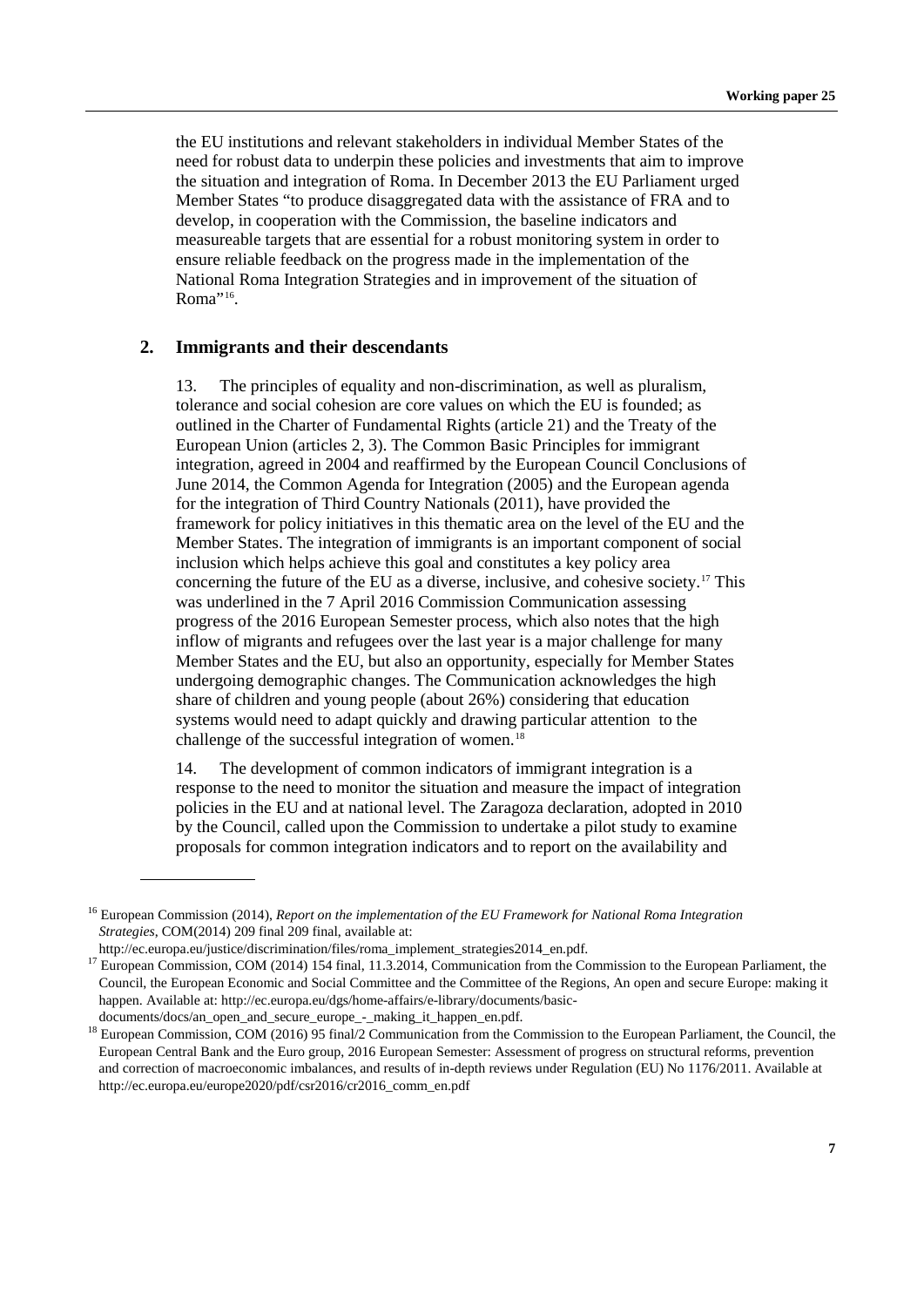quality of data from agreed harmonised sources necessary for the calculation of indicators in the areas of employment, education, social inclusion, active citizenship and welcoming society. [19](#page-7-0)The European Commission published the report of the pilot study in 2013, in which additional indicators have been identified and proposed.<sup>[20](#page-7-1)</sup>

15. However, for some of the suggested indicators e.g. for those on active citizenship and welcoming society, there is no regular data collection at the level of EU Member States and no comparable data across the EU. The second EU-MIDIS survey in 2015-2016 will provide some evidence in this area.

# **II. Surveying immigrants and minorities: challenges related to existing data sources and emerging issues**

16. The main data sources used to populate EU-wide indicators on immigrant integration are the EU Labour Force Survey (LFS) and the EU Statistics on Income and Living Conditions (EU SILC). These are the official statistics that offer comparable data on employment, education and income related issues. However, reliable data on immigrants and their descendants is not available for all EU MSs due to the very small sample sizes of the target populations in the main sample surveys in some of the countries. Although LFS and EU SILC are the largest EUwide surveys, immigrants and their descendants cannot be comprehensively covered in all countries because they represent a minor proportion of the general population, which leads to limited possibilities for analysis. [21](#page-7-2) In addition, these two major surveys do not provide data on discrimination experiences and "welcoming society". The Programme for International Student Assessment (PISA) of the Organisation for the Economic Co-operation and Development (OECD) has similar limitations, although its sample sizes are large enough for a comprehensive comparative analysis in the area of education. National data sources of high quality are often not comparable across countries due to differences in definitions, survey design or non-replicability over time. International surveys such as the European Social Survey (ESS) or the European Quality of Life Survey (EQLS) also do not have large enough sample sizes to provide robust data for populating comparable indicators on immigrants and minorities.

17. General population surveys face further challenges, including insufficient coverage of very recent arrivals of immigrants and of collective and institutional households, low response rates and lack of information on important variables used for the definition of target groups such as country of birth, parents' country of birth

<span id="page-7-0"></span><sup>&</sup>lt;sup>19</sup> European Ministerial Conference on Integration, (Zaragoza, 15 and 16 April 2010), Draft Declaration. Available at: [http://www.solidalapok.hu/solid/sites/default/files/Declaration\\_Zaragoza\\_Integration\\_2010\\_en\[1\].pdf.](http://www.solidalapok.hu/solid/sites/default/files/Declaration_Zaragoza_Integration_2010_en%5b1%5d.pdf)

<span id="page-7-1"></span><sup>&</sup>lt;sup>20</sup> European Commission, (2013): Using EU Indicators of Immigrant Integration, Final Report for Directorate-General for Home Affairs. Available at: [http://ec.europa.eu/dgs/home-affairs/e-library/documents/policies/legal-](http://ec.europa.eu/dgs/home-affairs/e-library/documents/policies/legal-migration/general/docs/final_report_on_using_eu_indicators_of_immigrant_integration_june_2013_en.pdf)

<span id="page-7-2"></span>[migration/general/docs/final\\_report\\_on\\_using\\_eu\\_indicators\\_of\\_immigrant\\_integration\\_june\\_2013\\_en.pdf.](http://ec.europa.eu/dgs/home-affairs/e-library/documents/policies/legal-migration/general/docs/final_report_on_using_eu_indicators_of_immigrant_integration_june_2013_en.pdf) <sup>21</sup> See Part 2 in European Commission, (2013): Using EU Indicators of Immigrant Integration, Final Report for Directorate-General for Home Affairs. Available at: [http://ec.europa.eu/dgs/home-affairs/e-library/documents/policies/legal](http://ec.europa.eu/dgs/home-affairs/e-library/documents/policies/legal-migration/general/docs/final_report_on_using_eu_indicators_of_immigrant_integration_june_2013_en.pdf)[migration/general/docs/final\\_report\\_on\\_using\\_eu\\_indicators\\_of\\_immigrant\\_integration\\_june\\_2013\\_en.pdf.](http://ec.europa.eu/dgs/home-affairs/e-library/documents/policies/legal-migration/general/docs/final_report_on_using_eu_indicators_of_immigrant_integration_june_2013_en.pdf)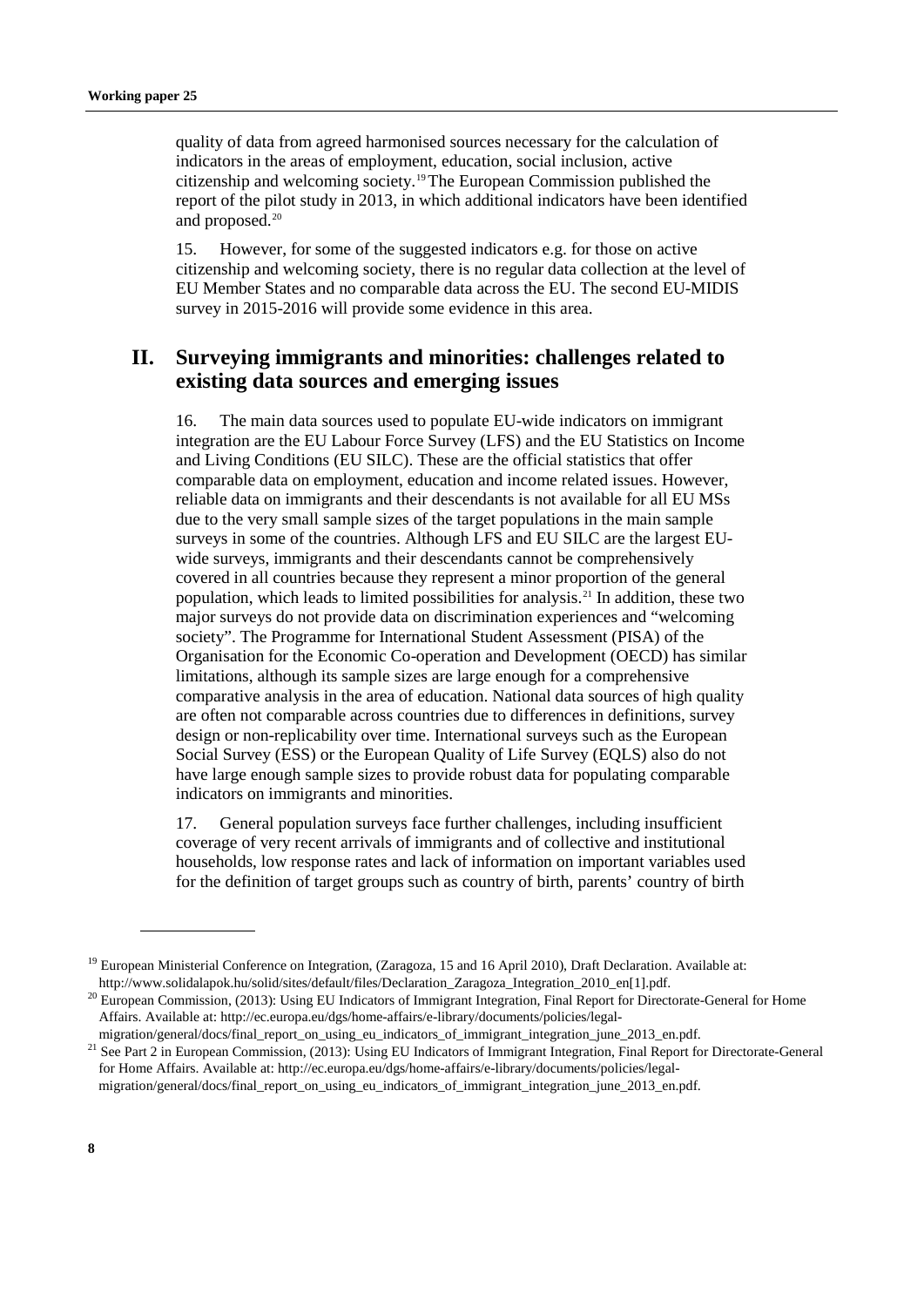or multiple ethnic belonging and self-identification.<sup>[22](#page-8-0)</sup> Most importantly, information relevant for computing and populating indicators for welcoming society such as discrimination experiences or political and civic participation has not been systematically collected across EU Member States so that desired indicators on migrant integration have to remain empty.<sup>[23](#page-8-1)</sup> To take into account the needs of those who are most deprived, disadvantaged and marginalised, and to measure the impact of legislation, policies and services on different groups, countries need to systematically collect information in relation to grounds of discrimination such as gender (including transgender), age, disability, race, ethnic and religious affiliation, nationality.

18. FRA's developed its second European Union Minorities and Discrimination Survey (EU-MIDIS II) against this background to fulfil the need for comparative equality data to assess the social inclusion and integration of minorities and immigrants in the European Union.

# **III. European Union Minorities and Discrimination Survey (EU-MIDIS II)**

19. The first European Union Minorities and Discrimination survey (EU-MIDIS) was carried out in 2008. It was the largest EU-wide survey – the first of its kind – based on a random sample of 23,500 migrants and minority ethnic groups, such as Roma, who were interviewed face-to-face concerning their experiences of discrimination, racist victimisation, and awareness of rights.

20. FRA launched the second wave of the EU Minorities and Discrimination Survey (EU-MIDIS II) in 2015 to assess progress made over time, reflecting the impact of legal and policy developments on the ground. EU-MIDIS II collects comparable data in all 28 EU Member States and sets out to achieve a total sample size of 25,200 respondents across the EU. The survey covers topics such as experiences of discrimination in different areas of life (labour market, education, housing, health and other services), criminal victimisation (including hate crime), social inclusion and societal participation (Figure 1). The survey questionnaire was developed following cognitive pre-testing and stakeholder and expert consultations.

<span id="page-8-0"></span> $^{22}$  Eurostat (2011): Migrants in Europe. A statistical portrait of the first and second generation. 2011 edition. Luxembourg. Available at: [http://ec.europa.eu/dgs/home-affairs/what-we-do/policies/pdf/migrants\\_in\\_europe\\_eurostat\\_2011\\_en.pdf,](http://ec.europa.eu/dgs/home-affairs/what-we-do/policies/pdf/migrants_in_europe_eurostat_2011_en.pdf) accessed on 18 April 2016.<br><sup>23</sup> See Part 2 in European Commission, (2013): Using EU Indicators of Immigrant Integration, Final Report for Directorate-General

<span id="page-8-1"></span>for Home Affairs. Available at: [http://ec.europa.eu/dgs/home-affairs/e-library/documents/policies/legal](http://ec.europa.eu/dgs/home-affairs/e-library/documents/policies/legal-migration/general/docs/final_report_on_using_eu_indicators_of_immigrant_integration_june_2013_en.pdf)[migration/general/docs/final\\_report\\_on\\_using\\_eu\\_indicators\\_of\\_immigrant\\_integration\\_june\\_2013\\_en.pdf.](http://ec.europa.eu/dgs/home-affairs/e-library/documents/policies/legal-migration/general/docs/final_report_on_using_eu_indicators_of_immigrant_integration_june_2013_en.pdf)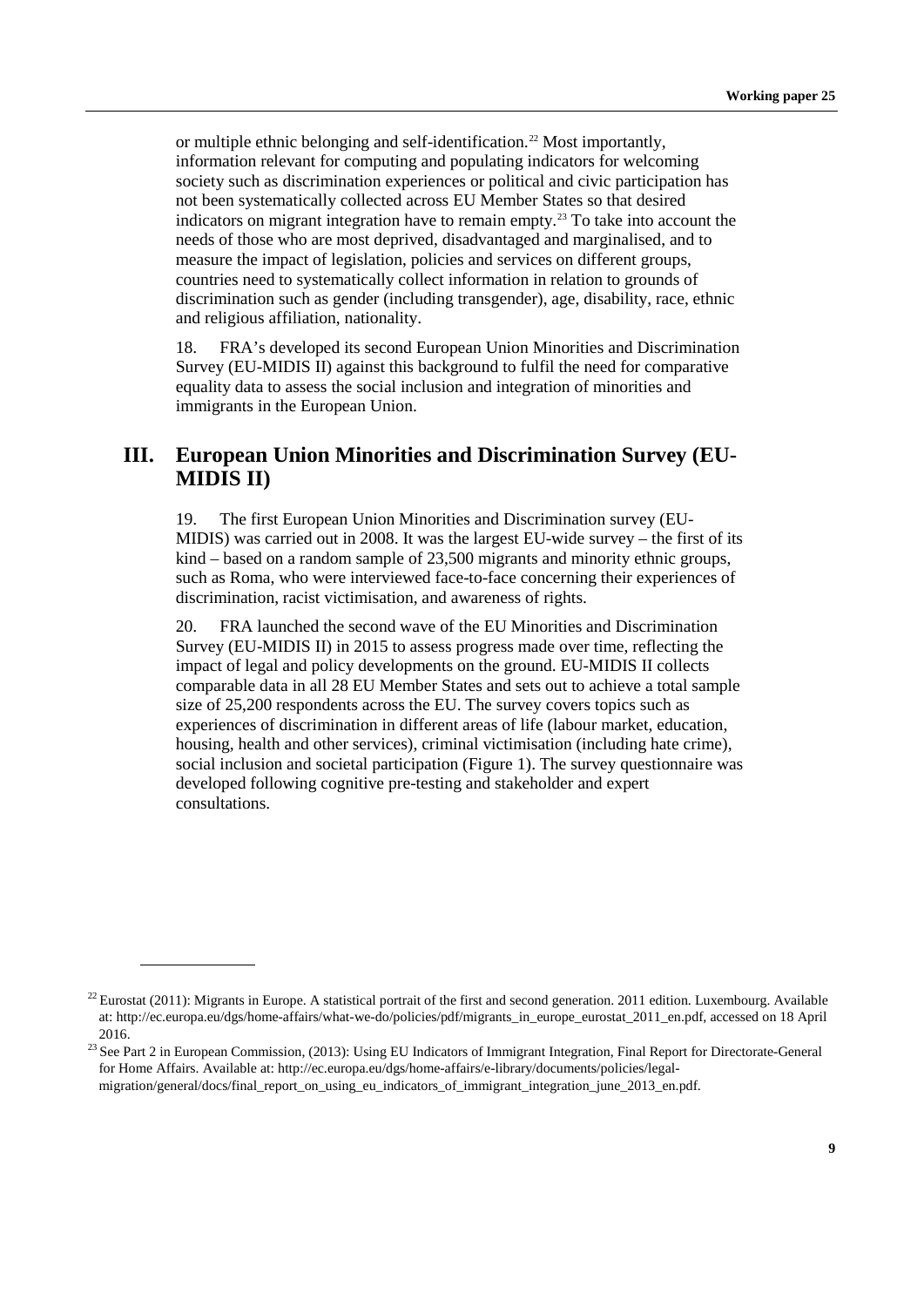

### Figure 1: Structure and content of the EU-MIDIS II questionnaire

### **A. EU-MIDIS II target groups**

21. The target population of the survey is individuals aged 16 or older, living in private households, who have an immigrant or ethnic minority background and whose usual place of residence is in the territory of the EU Member States included in the survey. To ensure comparability, the same target groups are surveyed across a number of different countries: **Roma** in nine EU Member States, **Russians** in three EU Member States; **immigrants and their descendants from Turkey** in six EU Member States, from **North Africa** in five EU Member States, from **South Asia and Asia** in four EU Member States, from **Sub-Saharan Africa** in 12 Member States, and **recent immigrants** from other non-EU/EFTA countries in 2 EU Member States. Up to two target groups are surveyed in each EU Member State (except Italy, where three target groups were surveyed, Figure 2).

\*Prepared by Rossalina LATCHEVA, David REICHEL and Ursula TILL-TENTSCHERT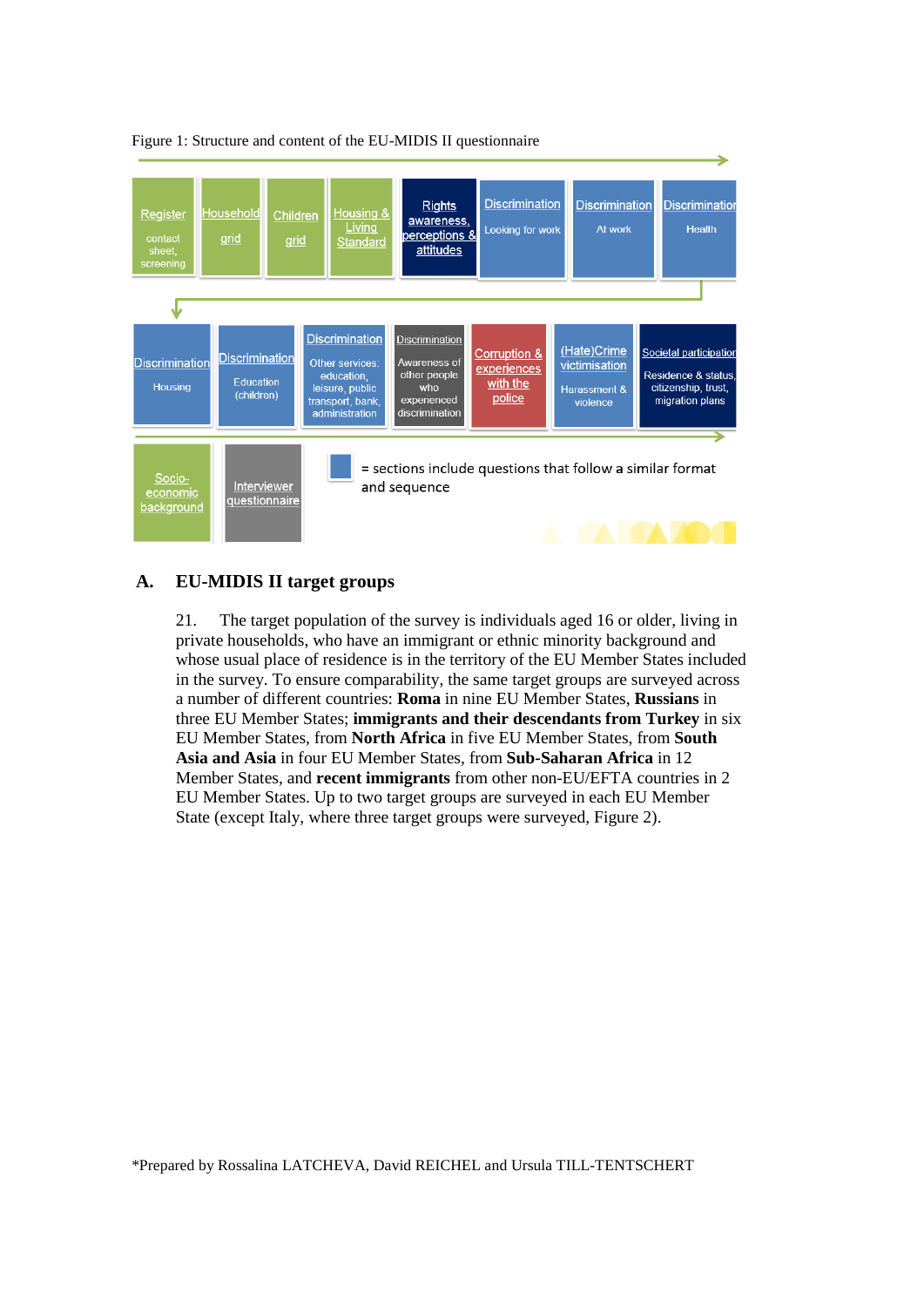|                                   | Immigrants and their descendants from |                   |            |        |                      |      |          |
|-----------------------------------|---------------------------------------|-------------------|------------|--------|----------------------|------|----------|
|                                   | Northern<br>Africa                    | South Asia Africa | Sub-Sahara | Turkey | Recent<br>immigrants | Roma | Russians |
| AT                                |                                       |                   |            |        |                      |      |          |
| BE                                |                                       |                   |            |        |                      |      |          |
| BG                                |                                       |                   |            |        |                      |      |          |
| CY                                |                                       |                   |            |        |                      |      |          |
| CZ                                |                                       |                   |            |        |                      |      |          |
| DE                                |                                       |                   |            |        |                      |      |          |
| DK                                |                                       |                   |            |        |                      |      |          |
| EE                                |                                       |                   |            |        |                      |      |          |
| <b>EL</b>                         |                                       |                   |            |        |                      |      |          |
| ES                                |                                       |                   |            |        |                      |      |          |
| FI.                               |                                       |                   |            |        |                      |      |          |
| <b>FR</b>                         |                                       |                   |            |        |                      |      |          |
| HR                                |                                       |                   |            |        |                      |      |          |
| HU                                |                                       |                   |            |        |                      |      |          |
| E                                 |                                       |                   |            |        |                      |      |          |
| $\overline{\mathsf{I}\mathsf{T}}$ |                                       |                   |            |        |                      |      |          |
| LT                                |                                       |                   |            |        |                      |      |          |
| LU                                |                                       |                   |            |        |                      |      |          |
| LV                                |                                       |                   |            |        |                      |      |          |
| MT                                |                                       |                   |            |        |                      |      |          |
| NL                                |                                       |                   |            |        |                      |      |          |
| PL                                |                                       |                   |            |        |                      |      |          |
| PT                                |                                       |                   |            |        |                      |      |          |
| <b>RO</b>                         |                                       |                   |            |        |                      |      |          |
| <b>SE</b>                         |                                       |                   |            |        |                      |      |          |
| SI                                |                                       |                   |            |        |                      |      |          |
| SK                                |                                       |                   |            |        |                      |      |          |
| UK                                |                                       |                   |            |        |                      |      |          |

Figure 2: EU-MIDIS II target groups across EU Member States

22. **Immigrants and their descendants** are identified through information on country of birth and parents' country of birth. The information about country of birth is usually collected in all EU Member States in the population census but not readily available from other administrative data sources in many countries. Therefore, in most countries it was required to screen respondents for eligibility to take part in the survey. **Immigrants** were screened through questions about the country of birth (specified lists of non-EU countries per target group) and length of stay in the survey country (minimum 12 months). Screening of **descendants of immigrants** (so-called 'second generation') is based on questions about respondents' country of birth (born in a EU/EFTA country), parents' country of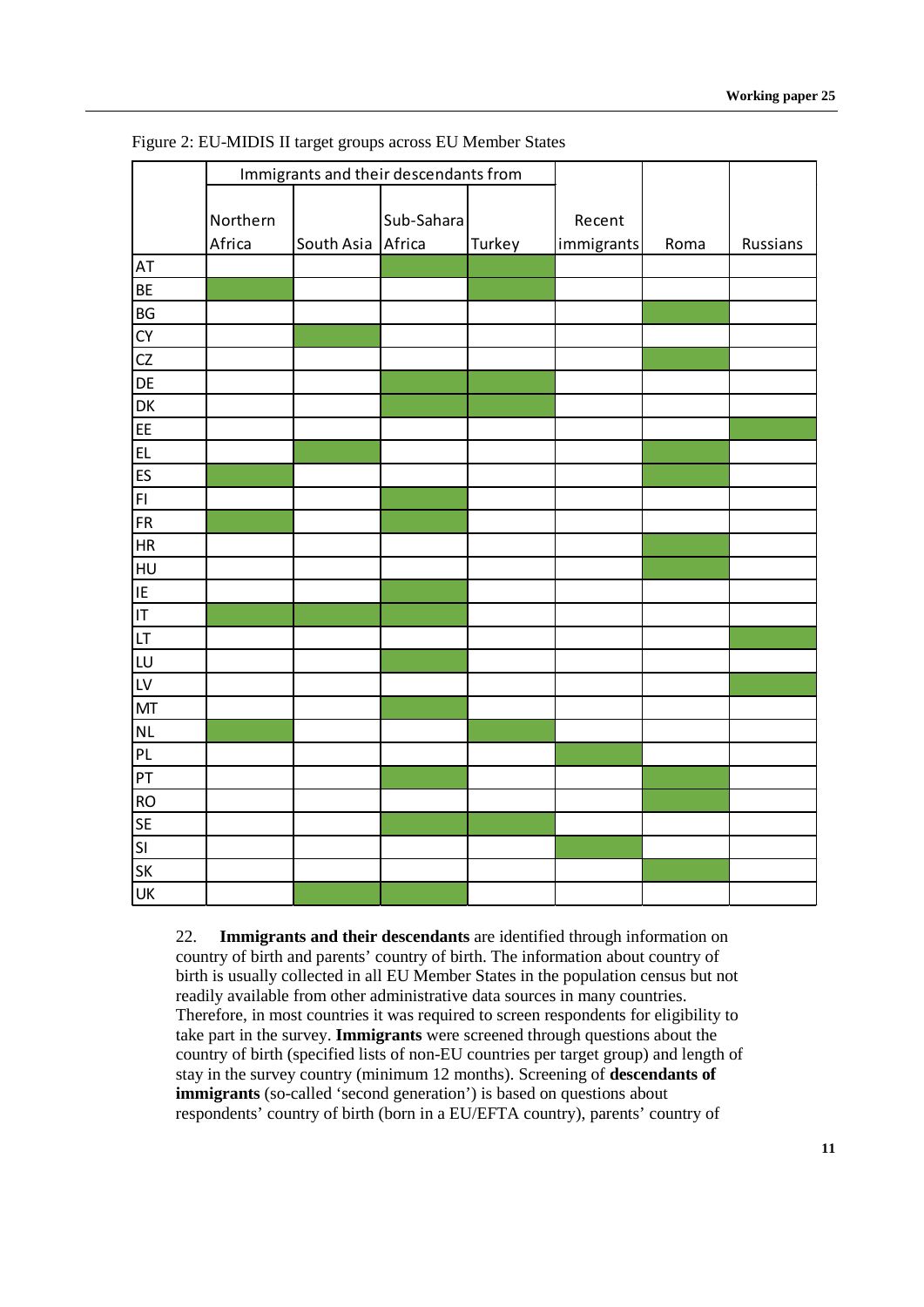birth (at least one parent born in a non-EU/EFTA country), their length of residence in the survey country (at least for last 12 months). The selection of immigrants and their descendants is irrespective of respondents' citizenship and formal residence status, and of their ethnic self-identification.

23. **Recent immigrants** are defined as persons who were born in a non-EU/EFTA country, who immigrated to an EU Member State in the last 10 years (from 2004 onwards), and who have lived in the survey country for at least the last 12 months. Screening of eligible respondents for this target group is consequently based on questions about respondents' country of birth and length of stay, irrespective of their citizenship or formal residence status, and irrespective of their ethnic self-identification.

24. **Roma** refers to **persons who self-identify as Roma** or as one of the other groups which are subsumed under the umbrella term Roma. Respondents are screened based on questions about their self-identification. The term 'Roma' refers to autochthonous 'Roma' within selected EU Member States and does not focus on 'Roma' who have moved from one EU Member State to another. The term **Russians** refers **to persons who self-identify** as such. Respondents are screened based on questions about their self-identification.

#### *Factors relevant for the selection of the target groups*

25. The selection of the target groups is based on a combination of several considerations. First, to measure trends and compare results between survey waves some of the target groups in EU-MIDIS II had to be the same as the groups interviewed in the first EU-MIDIS survey. At the same time, the survey design in EU-MIDIS II allows for incorporation of new target groups. Second, as in the first EU-MIDIS survey, FRA asked the competent Equality Bodies in each Member State to identify the most common grounds of discrimination and the persons/groups most vulnerable to or at risk of discriminatory treatment and criminal victimisation, including also potentially 'racially', 'ethnically' or 'religiously' motivated discrimination and victimisation. Third, EU-MIDIS II takes into consideration the size of the immigrant and ethnic minority groups in each EU Member State as well as the particular situation in each Member State with respect to its history of past and recent immigration and settlement. Finally, the resources available for the survey, in combination with the above criteria, also served to determine the number of groups to be interviewed in each EU Member State.

### **A. Sampling of persons of ethnic or immigrant background in EU-MIDIS II**

26. Making inferences based on data collected from samples of target populations is one of the central concerns of survey statisticians. While the availability of methods and research on inferential statistics has increased enormously in the past decades, reliable strategies for obtaining probability samples for elusive and hard-to-reach populations are still rare. There is an increasing demand, however, either to extend the scope of existing social surveys to cover population groups – which have been regularly excluded from the available sampling frames in many countries or which are represented in too small numbers in the samples of general population surveys to allow for robust analysis – or to design dedicated surveys to explore the opinions, attitudes and experiences of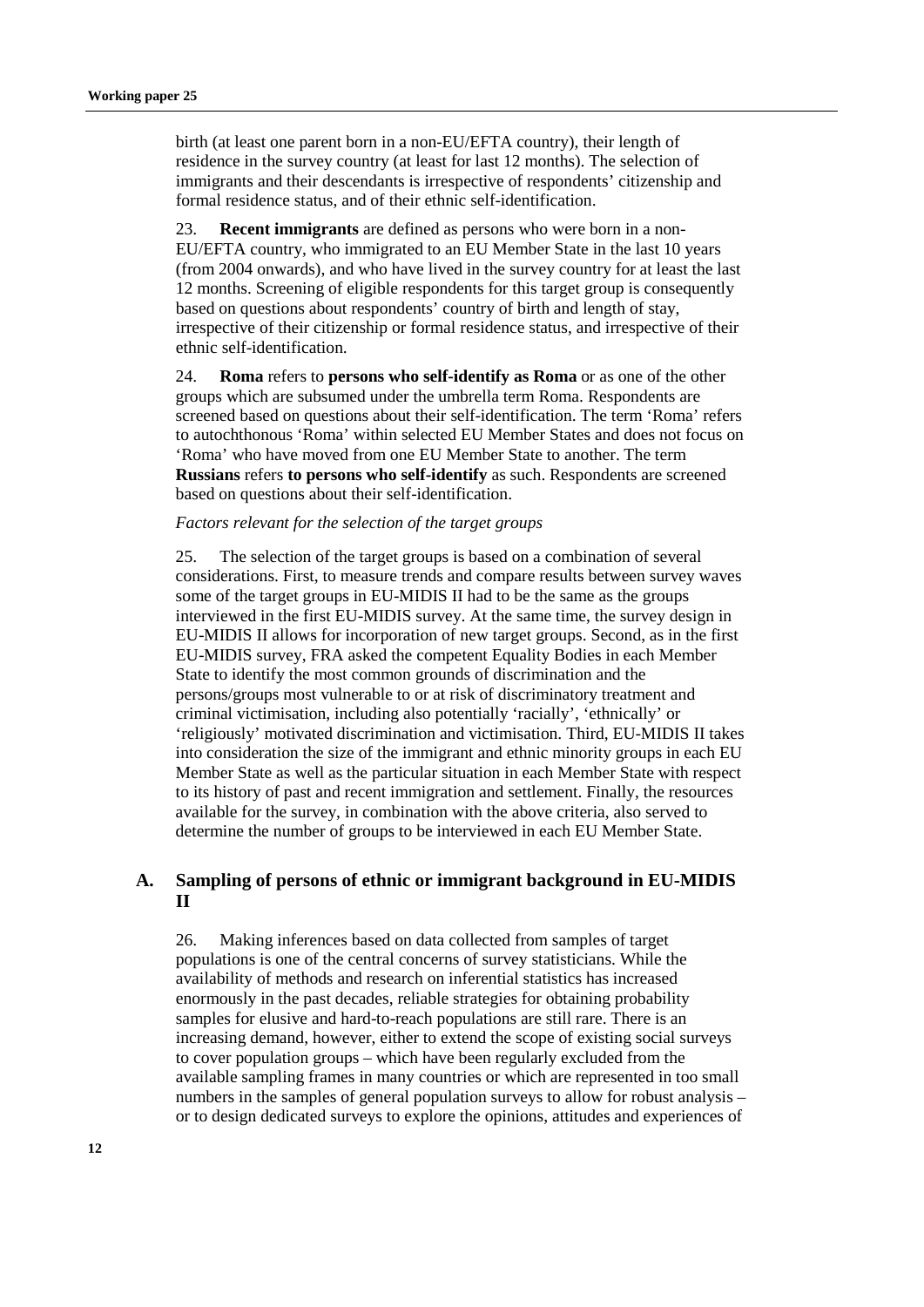particularly vulnerable sub-groups. The main challenge faced by survey researchers is the absence of sampling frames for certain target groups, including ethnic or religious minorities, homeless people or groups defined on the basis of their sexual orientation or gender identity. In many instances traditional sampling methods and available sampling frames continue to be applied when collecting data on such groups, using, for example, random digit dialling or random route sampling combined with screening questions at the beginning of the interview to establish the respondent's eligibility vis-à-vis the characteristics of interest.

27. However, in the case of particularly rare target populations such methods can be inefficient or unfeasible in practice, and alternative sampling methods need to be developed and implemented. Such methods – as suggested in research – include location sampling<sup>24</sup> or chain referral methods such as Respondent Driven Sampling (RDS).<sup>[25](#page-12-1)</sup> Some of these methods have been developed rather recently and experiences are still being collected concerning their applicability and reliability. In some instances the methods work well – e.g. in the case of Ukrainian immigrants in  $Warsaw<sup>26</sup> - but in other instances these new methods have failed to produce$  $Warsaw<sup>26</sup> - but in other instances these new methods have failed to produce$  $Warsaw<sup>26</sup> - but in other instances these new methods have failed to produce$ desired results – such as in the case of recent immigrants to selected EU countries.[27](#page-12-3)

28. The EU-MIDIS II survey sets out to achieve a probability sample of the target groups in each EU Member States through a combination of direct and indirect random sampling approaches. These include:

- *register-based sampling* (direct sampling through person-based register and indirect sampling through address-based register),
- *random route techniques* in the absence of lists of individuals or addresses, the interviewers had to follow pre-defined instructions within randomly selected areas (Primary Sampling Units – PSUs) and contact every  $n<sup>th</sup>$ household,
- *location based sampling*  for those target groups where conventional random sampling approaches are not possible and random route techniques emerge as inefficient (e.g. when the target group in a country is very dispersed and the concentration is very low), respondents were randomly selected at pre-defined locations or centres where the target group is deemed to be present. Through asking respondents at the end of the interviews which of all pre-selected locations they attend, a selection probability of each respondent can be derived. [28](#page-12-4)

<span id="page-12-0"></span> $24$  E.g. Baio G., Blangiardo G. C., Blangiardo M.: Centre Sampling Technique in Foreign Migration Surveys: A Methodological Note, Journal of Official Statistics, Vol.27, No.3, 2011. pp. 451–465.

<span id="page-12-1"></span><sup>&</sup>lt;sup>25</sup> E.g. Heckathorn D. D.: Respondent-Driven Sampling: A New Approach to the Study of Hidden Populations, Social Problems, Vol. 44, No. 2, May 1997.

<span id="page-12-2"></span><sup>&</sup>lt;sup>26</sup> Kaczmarczyk P.: Money for Nothing? Ukrainian Immigrants in Poland and their Remitting Behaviors. IZA Discussion Paper No. 7666, October 2013.

<span id="page-12-3"></span><sup>&</sup>lt;sup>27</sup> Frere-Smith T. et al.: Sampling Recently Arrived Immigrants in the UK: Exploring the effectiveness of Respondent Driven Sampling. Institute for Social and Economic Research, No. 2014-25.

<span id="page-12-4"></span><sup>&</sup>lt;sup>28</sup> See Baio G., Blangiardo G. C., Blangiardo M.: Centre Sampling Technique in Foreign Migration Surveys: A Methodological Note, Journal of Official Statistics, Vol.27, No.3, 2011. pp. 451–465.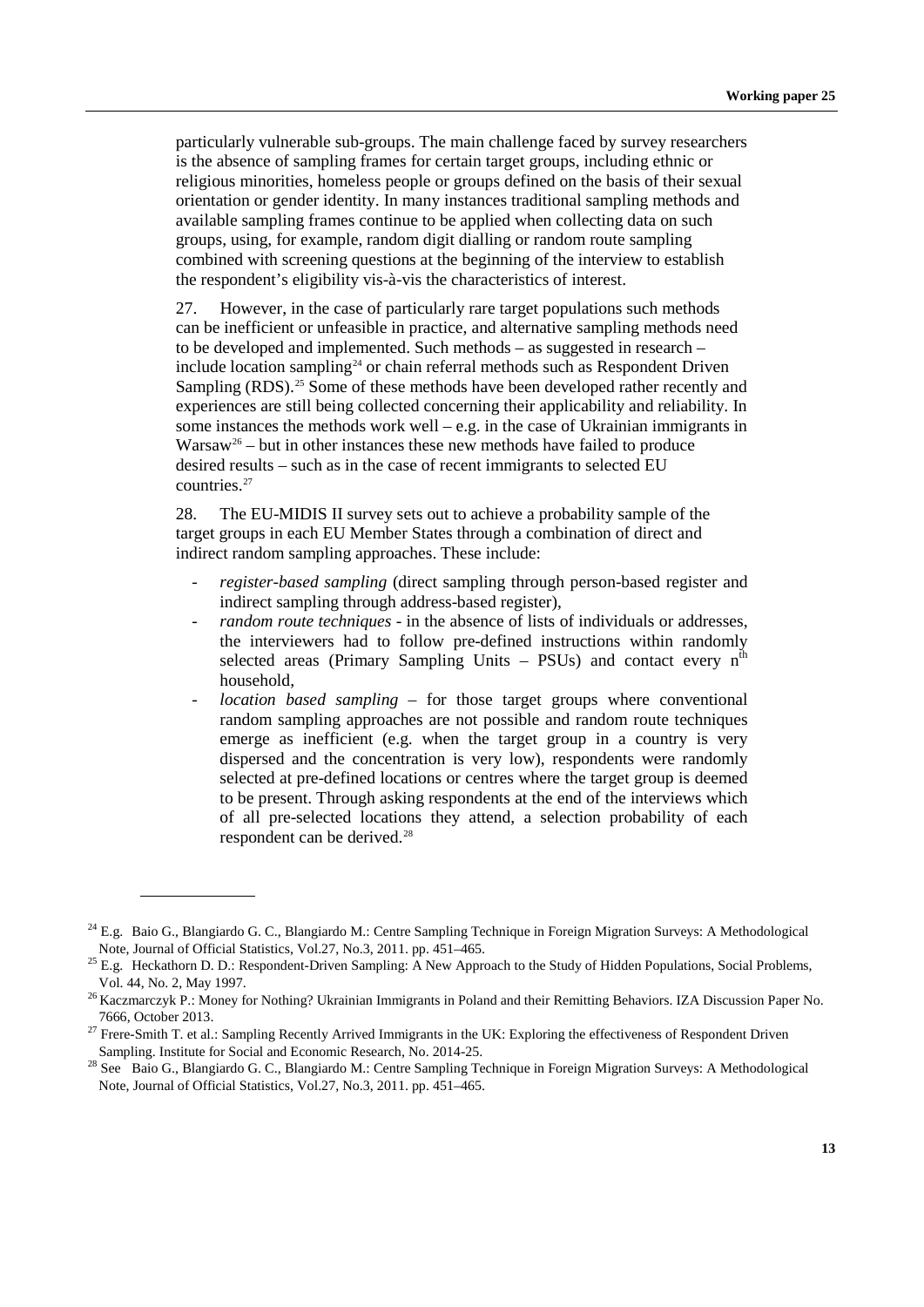29. Preference was given to direct sampling methods (i.e. sampling eligible members of the target group directly from lists such as population registers) where feasible, over indirect methods (i.e. sampling areas where eligible and non-eligible members of the target population live and where a screening at the doorstep/household is necessary to find eligible respondents). As only very few countries allowed for direct sampling, in many countries potential respondents had to be screened, whereby in all these cases the development of the country-specific sampling plan has been based on available information about the level of concentration of each target group. To organise the fieldwork in the most efficient way, the samples were disproportionally allocated to areas where the target groups are more concentrated. Moreover, sampling was further adapted in areas with lower concentrations by using more efficient ways of cluster sampling, namely Focussed Enumeration (FE) or Adaptive Cluster Sampling (ACS). FE was used for immigrants and their descendants in most countries. FE includes 'proxy screening' in the sense that randomly selected households for the survey are not only screened for eligibility, but are also asked if they know if members of adjacent households are members of the target population (two households to the left and two households to the right). Only if a respondent claims with certainty that any of the members of an adjacent household are not from the target population, the households are not visited, otherwise the neighbouring households are visited by the interviewer and screened for eligibility.<sup>[29](#page-13-0)</sup>

30. To ensure that the principle of self-identification is respected, adaptive cluster sampling (ACS) was applied for the Roma target population instead of focussed enumeration (and due to legal requirements in France, also for immigrants and their descendants in this country). ACS means that once a household with an eligible respondent was found through a conventional sampling procedure, the neighbouring households to the left and to the right of this household have to be screened too. The screening chain continues until an ineligible household is found or a pre-defined stopping rule has to be applied. The sampling weights of respondents from such clusters have to be adapted to the cluster size. This specific sampling procedure ensures a more efficient way of sampling target populations that live closely together or live in encapsulated areas within a PSU with generally lower concentration.<sup>[30](#page-13-1)</sup> However, areas with very low densities of the target population (e.g. below 5%) had to be excluded from the sampling as sampling proved to be inefficient.

31. Direct or indirect register sampling was applied in Austria, Ireland, the Netherlands, United Kingdom (in combination with FE) and in Slovenia, Denmark, Finland and Poland. Random walk was applied in Estonia, Greece for Roma,

<span id="page-13-0"></span><sup>&</sup>lt;sup>29</sup> Focussed enumeration was first developed by Brown, C. and Ritchie, J. (1984) Focussed Enumeration: The Development of a Method for Sampling Ethnic Minority Groups. London: SCPR (National Centre for Social Research). It was successfully adapted in the British Crime Survey. For detailed description see Lynn, P. and Elliot, D. (2000) The British Crime Survey: A Review of Methodology. Prepared for The Home Office.

[http://webarchive.nationalarchives.gov.uk/20110218135832/http:/rds.homeoffice.gov.uk/rds/pdfs08/bcs-methodology-review-](http://webarchive.nationalarchives.gov.uk/20110218135832/http:/rds.homeoffice.gov.uk/rds/pdfs08/bcs-methodology-review-2000.pdf)[2000.pdf,](http://webarchive.nationalarchives.gov.uk/20110218135832/http:/rds.homeoffice.gov.uk/rds/pdfs08/bcs-methodology-review-2000.pdf) accessed on 2 May 2016.

<span id="page-13-1"></span><sup>&</sup>lt;sup>30</sup> A more detailed description of the approach can be found in: Verma V. (2014): Sampling Elusive Populations: Applications to Studies of Child Labour. Geneva: International Labour Office.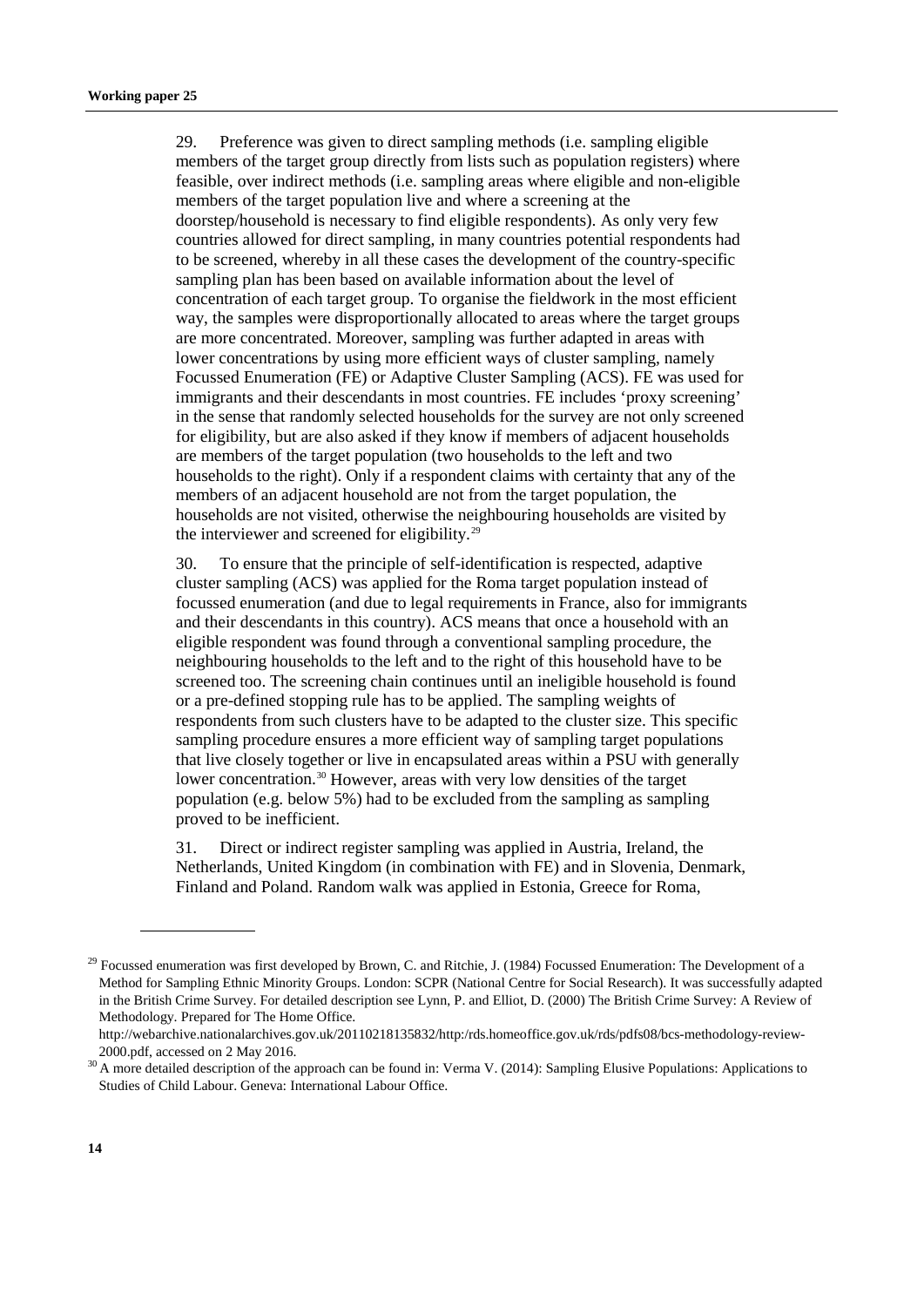Latvia and in combination with FE in Belgium, Cyprus, Greece (for South Asians), Spain (North Africans), Italy, Lithuania, Portugal (Sub-Saharan African). Random walk combined with ACS was carried out in Bulgaria, the Czech Republic, Spain (for Roma), France, Croatia, Hungary, Portugal (for Roma), Romania and Slovakia. Six countries (Austria, Cyprus, Denmark, Malta, Poland, Sweden and the Netherlands) have used location sampling for part or all of their target group samples. The location lists include those where the target groups are expected to congregate (e.g. a church, association, supermarket, sport union or youth club, etc.), using information about the importance/attendance of each location to correct for bias in the sample. Exceptional cases were Luxembourg and Germany. In Luxembourg it was not possible to get access to proper sampling information (no access to the register) and therefore quota sampling had to be applied. In Germany, due to the inability of accessing a proper sampling frame, an onomastic sampling method in combination with a referral method was used. Onomastic sampling involves sampling from a list of persons (e.g. from a telephone book), where the surnames were matched to origins based on phonetic similarities.<sup>[31](#page-14-0)</sup>

32. The estimated coverage varied between 30%-86% dependent on availability of a sampling frame and level of concentration.

#### **1. Interview mode and language**

33. The main interview mode for EU-MIDIS II is Computer Assisted Personal Interview (CAPI) – that is, face-to-face interviews by interviewers using a computerised questionnaire. The EU-MIDIS questionnaire is translated in all official EU languages plus Turkish, Kurdish, Arabic, Russian, Somali and Tamazight. In countries/areas where FRA's survey contractor has access to mother-tongue interviewers in minority languages, EU-MIDIS II used this possibility. However, this was not possible in all countries and for all target groups, as the number of relevant languages can be large and the costs of covering them by training specialised interviewers would have been very high. EU-MIDIS II applied a combination of different approaches to address the challenges concerning the language of interviews:

- 1) the use of mother tongue interviewers where available for example, in Austria, Denmark, Germany, France, the Netherlands;
- 2) the use of translated versions of the questionnaire for example, using the French or English version of the questionnaire for interviewing Sub-Saharan Africans in different EU Member States or using a Turkish translation of the questionnaire – either as a basis for the interview or as a supporting document;
- 3) the information letter describing the survey is translated in all the native languages of all target groups.

<span id="page-14-0"></span><sup>&</sup>lt;sup>31</sup> Humpert, A. and Schneiderheinze, K. (2000). Stichprobenziehung für telefonische Zuwanderumfragen. Einsatzmöglichkeiten der Namensforschung. ZUMA-Nachrichten, 24(47):36–64. For further development of the method see: Schnell R. et al. (2013): A new Name-Based Sampling Method for Migrants using n-grams. German Record Linkage Center Working Paper Series no. WP-GRLC-2013-04, available at: [http://www.record-linkage.de/-download=wp-grlc-2013-04.pdf,](http://www.record-linkage.de/-download=wp-grlc-2013-04.pdf) accessed on 19 April 2016.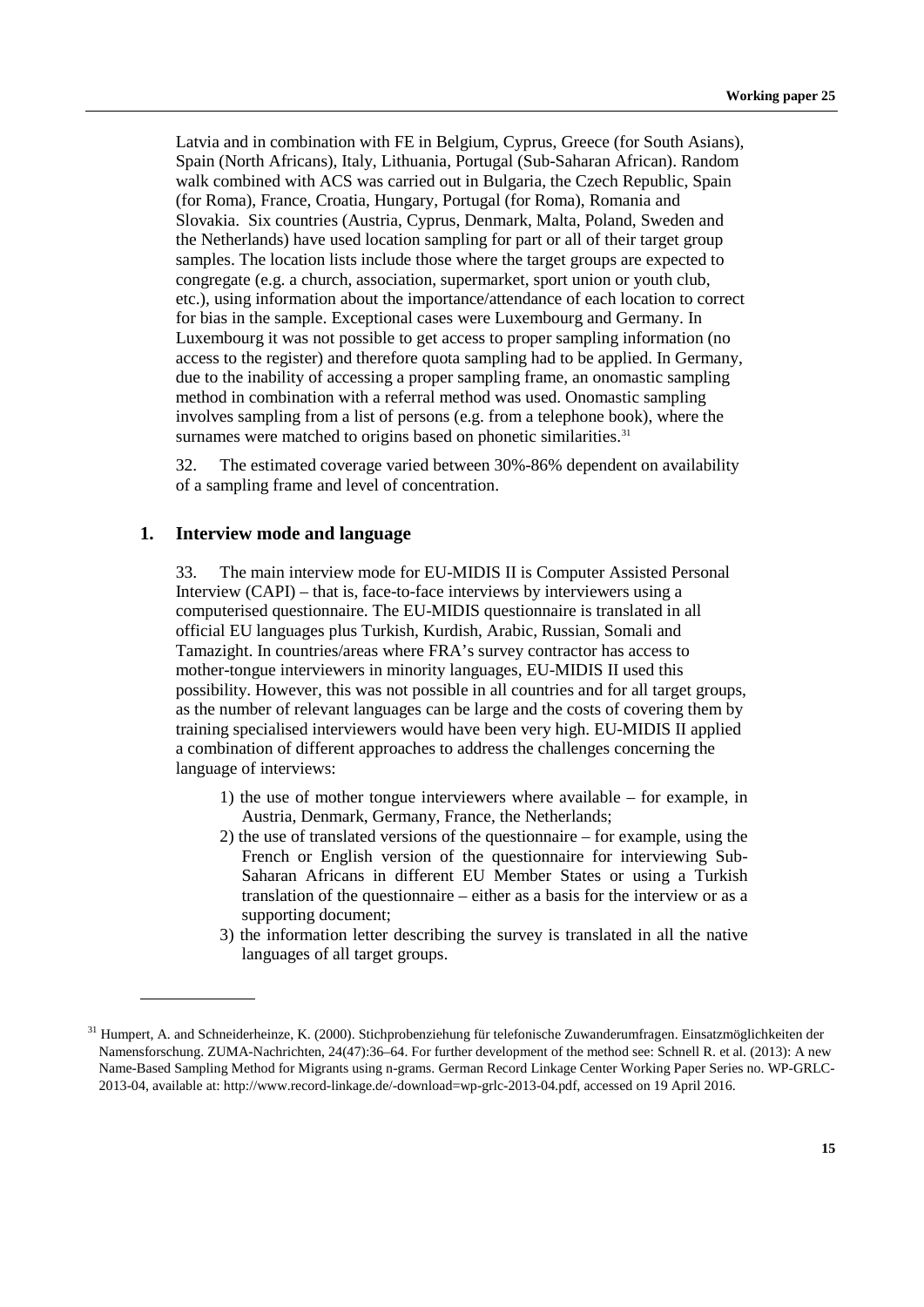# **2. EU-MIDIS II challenges and HRBAD principles**

34. During the implementation of the survey unexpected events, including negative political rhetoric and measures in respect to the refugee crisis, terrorist attacks in Paris in 2015 and in Brussels in 2016 created difficulties to the fieldwork, especially in Member States where immigrants and their descendants were targeted, resulting in delays. In addition, problems concerning access to registry data required a review of the sampling strategy in Luxembourg and in the Netherlands. These challenges have been met by extending the fieldwork period and by revising the sampling and data collection approaches in some countries.

35. In line with the HRBAD principles, EU-MIDIS II applied a participatory approach by closely working with the target communities during all relevant phases of the project implementation, and by applying the principle of selfidentification. Both helped to improve the response rates among the so-called "hard-to-count" or "marginalized populations", on which the FRA survey primarily places its focus. In addition, data from the survey will be published in a format that allows for further research on multiple and intersecting factors that influence experiences of discrimination, which extend beyond ethnicity and immigrant background.

# **IV. Concluding remarks: the added value of EU-MIDIS II**

36. The recurrent lack of systematic collection of quantitative and qualitative data in the field of fundamental rights and equal treatment – with respect to immigrants and ethnic and other minorities – required the implementation of EUwide data collection for the second time – the EU-MIDIS II survey. The survey will allow for analysis of trends by comparing results with the first EU-MIDIS survey from 2008 (27 EU Member States), and with FRA's 2011 Roma survey in 11 EU Member States. The selection of specific target groups allows not only for a better control of sampling and ensuring representativeness, but also leads to a much more targeted analysis and interpretation of results.

37. The replication of EU-MIDIS will provide trend data on discrimination experiences across the EU and new data on ethnic minorities' and immigrants' situation with respect to the enjoyment of fundamental rights by expanding the scope of the survey as regards additional topics related to integration, social inclusion and civic participation. EU-MIDIS II will offer EU-wide comparable data on the impact of relevant law and policy on the ground to assist policymakers in developing targeted responses.

38. For example – the survey should be able to provide data, aligned with a human rights indicator framework, with respect to the following:

39. **In the case of Roma**, a minimum set of core indicators used as a baseline for the Report on the implementation of the EU Framework for National Roma Integration Strategies (April 2014) and based on the 2011 FRA Roma survey will be further developed and populated with EU-MIDIS II data. The indicators shall be comparable to EU2020 indicators and the EU Laeken indicators used for monitoring social exclusion in EU Member States.